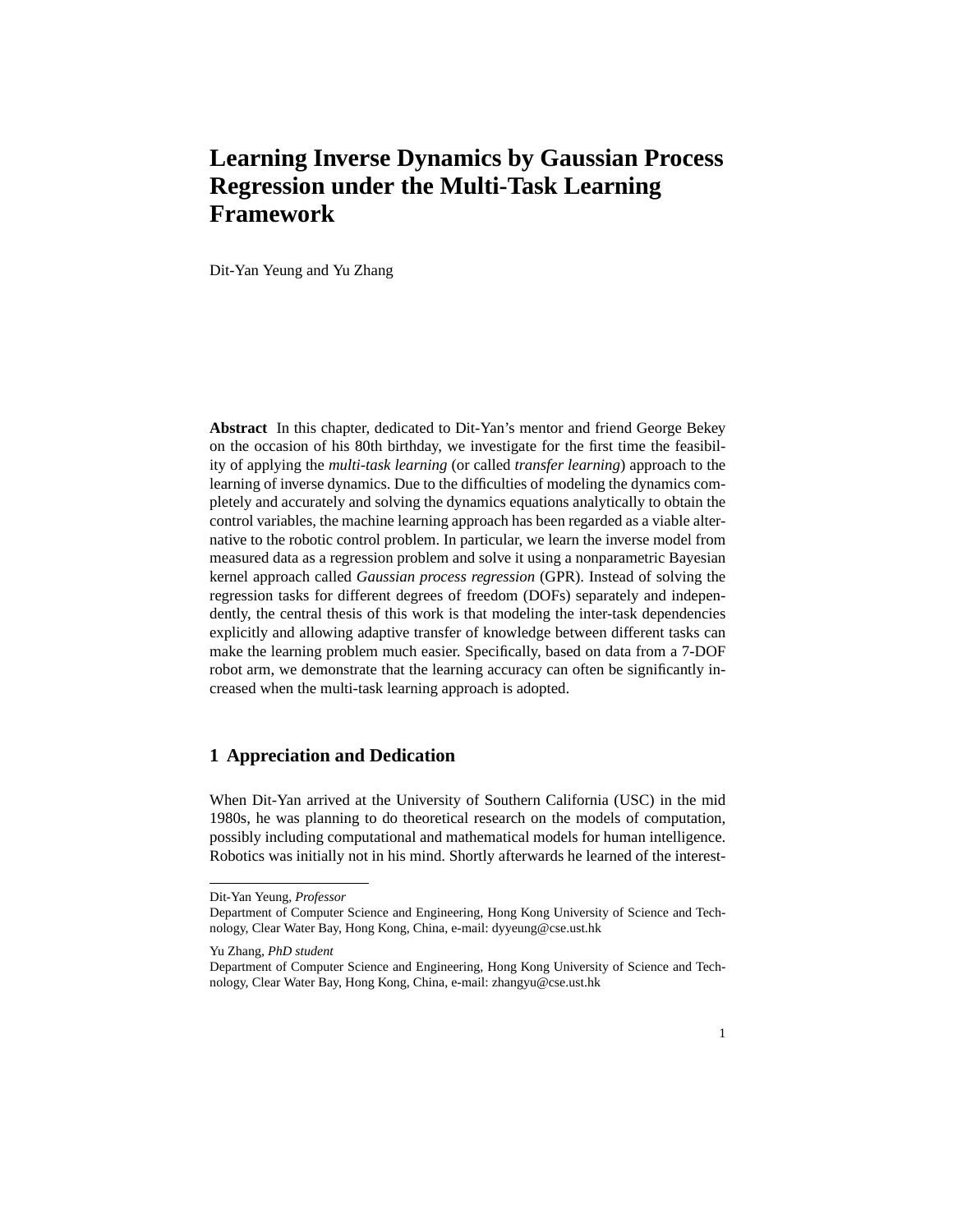ing robotics research carried out in George Bekey's laboratory and was fascinated by the fun and challenges in this research area. It was fortunate that George Bekey agreed to be his PhD advisor.

George has always been a very open-minded scholar who gives unfailing support for new ideas and explorations, no matter how "silly" they first appear. Dit-Yan was given a lot of freedom and encouragement to explore new ideas and even unexplored territories. Eventually he worked on machine learning and robotic control for his doctoral research. Although for various reasons he no longer worked on robotics after graduation, the research experience he gained from his doctoral study helped him greatly in pursing his current research interests in machine learning and pattern recognition. In psychology such learning experience is known as *transfer of learning*. This notion has inspired the development of an active research topic in machine learning, known as *transfer learning* or *multi-task learning*. In this chapter, it carries a very special meaning to put the three themes, namely, *machine learning*, *robotic control*, and *multi-task learning*, together as an appreciation and dedication to George for his great and fatherly mentorship.

The second author of this chapter is one of the recent PhD students of Dit-Yan. So this *transfer* originated from George will continue on and on. Thank you George!

# **2 Robotic Control**

#### *2.1 Kinematics and Dynamics*

Kinematics and dynamics are two important aspects that are central to the control of robots or articulated objects with jointed rigid segments [13, 4]. For given angles of the joints, the *forward kinematics* problem refers to the computation of the position and orientation of the end effector of a robot. The more difficult problem is the inverse problem, called *inverse kinematics*, which determines the joint angles of the robot in order for its end effector to achieve some desired pose.

To control the movement of a robot, we have to consider its dynamics as well in addition to the kinematics. The *forward dynamics* problem refers to the computation of the trajectory in terms of the joint angles, velocities and accelerations given the torques at the joints. *Inverse dynamics*, like inverse kinematics, is the inverse problem which is much more difficult to solve than the forward problem.

#### *2.2 Reasons Against Analytic Solutions*

Analytic solutions for the kinematics and dynamics equations are often quite expensive to obtain. The main difficulties arise from the strong coupling between different degrees of freedom (DOFs) and the high dimensionality and nonlinearity of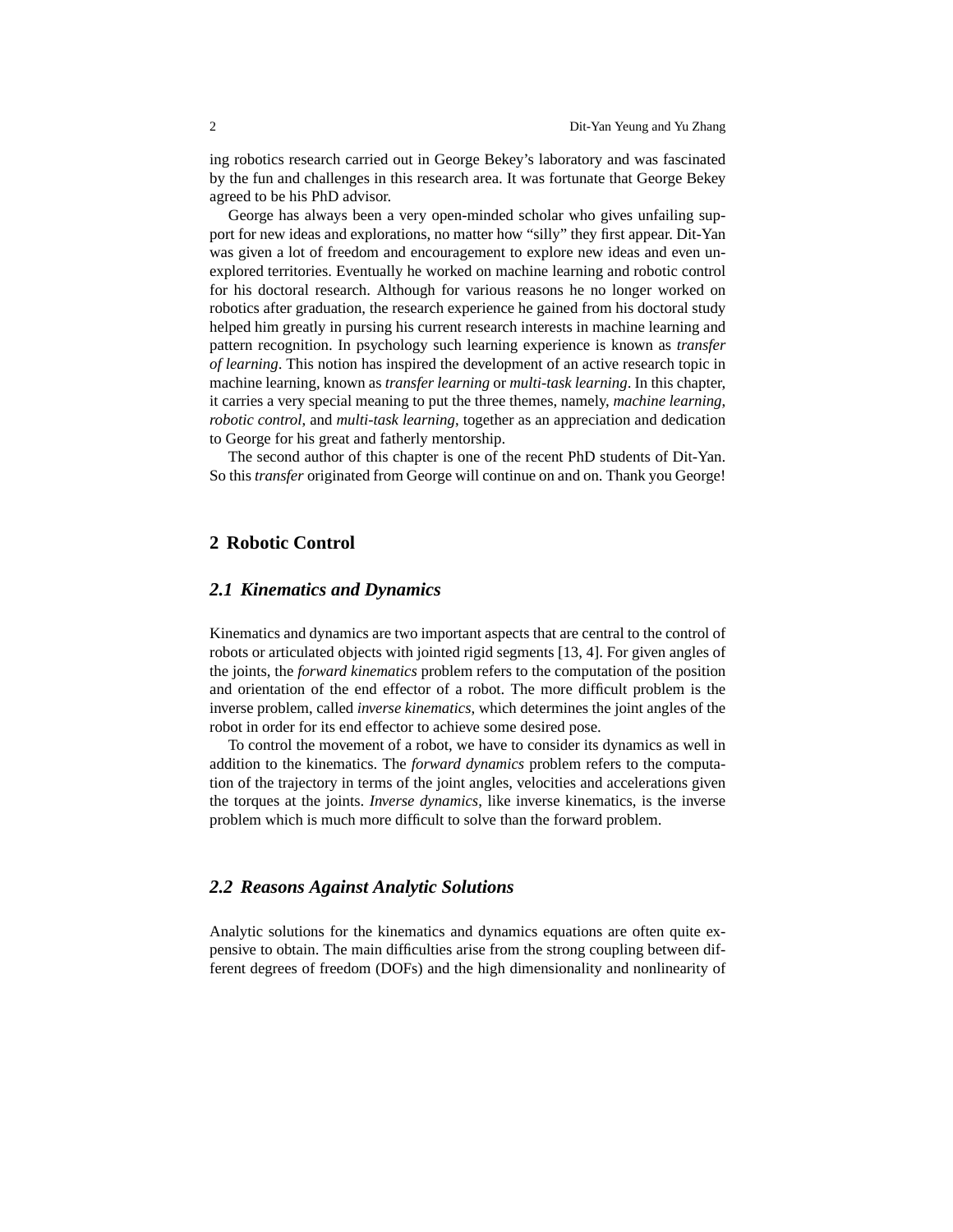the equations for robots with many DOFs, such as humanoid robots which have aroused a great deal of interests in the robotics community over the past decade. A robot is a complex system whose parameters are not constant but can vary with the control or state variables. Also, some parameters may never be known precisely for control purposes. Methods such as adaptive control using parameter identification techniques exist for solving such problems. However, these methods usually require a complete model of the system in order to identify the parameters. In practice, obtaining an accurate model is very difficult, if not totally impossible.

#### *2.3 Insights from Human Arm Control*

In human arm control, it is very unlikely for some dynamics equation to be solved analytically somewhere inside the brain to issue control commands to the arm. To move from one location to the other, the arm is usually controlled to go through an initial *feedforward* phase of fast motion which brings the arm to the right "ballpark" of the desired location [1]. This is then followed by a second phase of fine motion control which relies heavily on sensory *feedback*. The initial phase does not require high precision in position control. Rather, its primary concern is to provide fast computation of control commands for moving the arm rapidly to some neighborhood of the desired location. Such a two-phase scheme is also useful for robotic arm control. We only need an approximate model for control in the feedforward path. Internal and external sensors can then be used to provide feedback information to correct the errors made by the feedforward model.

#### *2.4 Learning and Control*

The considerations above motivate robotics researchers to take a machine learning approach as a viable alternative to the robotic control problem. As part of his doctoral thesis research, the first author of this chapter proposed a neural network model called *context-sensitive network* [23, 22] as a machine learning approach to robotic control. Since then, the learning approach has become more commonly used especially when more complex robotic systems such as humanoid robots are studied. The focus of this chapter is on a learning approach to the inverse dynamics problem.

### **3 Learning Inverse Dynamics**

The most common learning approach to the inverse dynamics problem is to learn the inverse model from measured data as a *regression* problem. Since typical robotic systems have multiple DOFs, the regression problem involves multiple response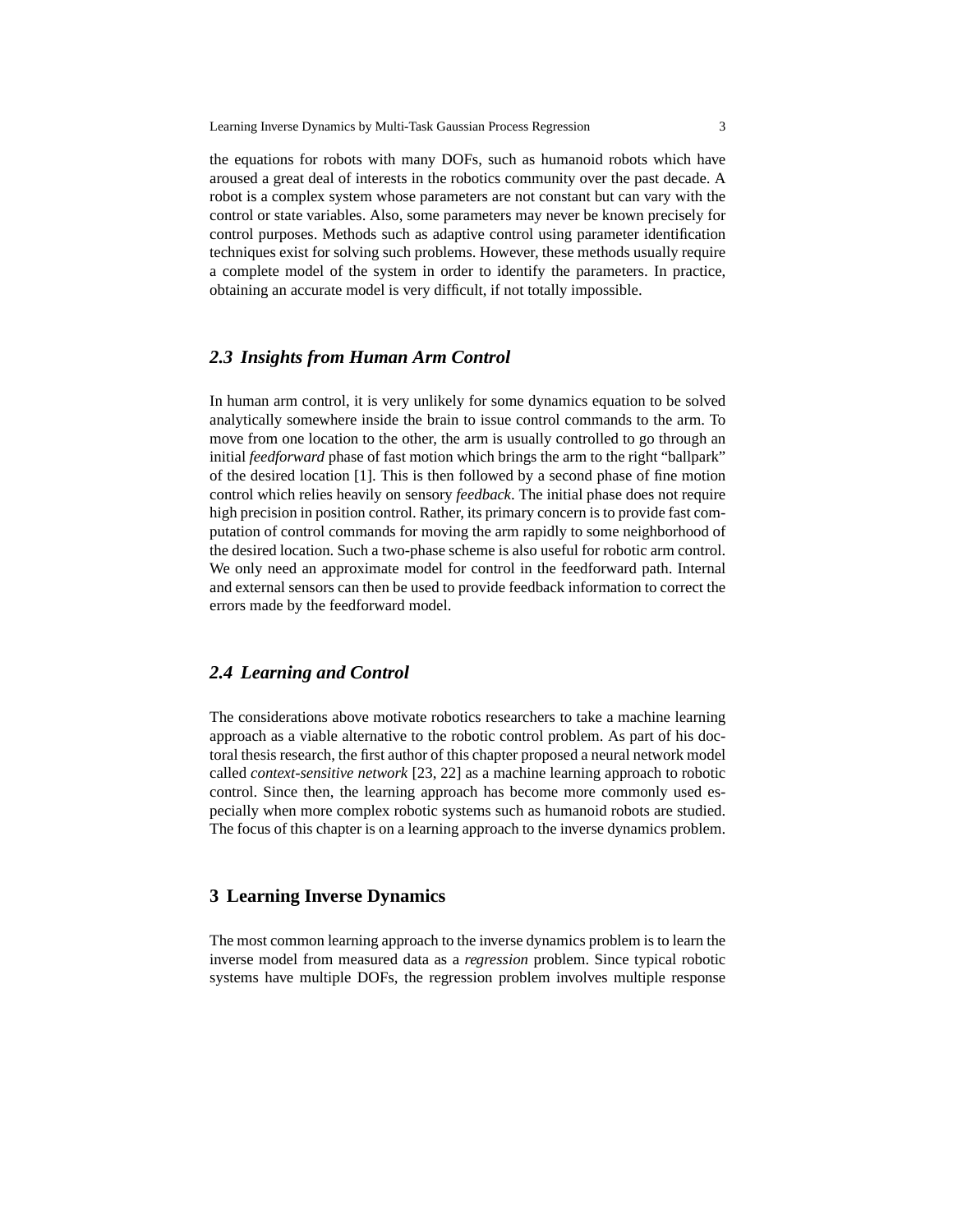variables. For example, each response variable corresponds to the torque at one joint.

#### *3.1 Recent Work*

Nonparametric regression methods are more suitable for solving the inverse dynamics problem due to their higher model flexibility. The method known as *locally weighted projection regression* (LWPR) [21, 20, 19] is currently the standard learning method used in the robotics community since it is capable of online, real-time learning even for complex robots such as humanoid robots. However, many other powerful regression methods have been developed in the machine learning community over the past decade or so. In particular, the *kernel approach* [15] is arguably the most popular due to its mathematical elegance as well as promising performance in practice. *Support vector regression* (SVR) is an extension of the support vector machine (SVM) from classification problems to regression problems [18, 15]. Besides, *Gaussian process* (GP) models [14] are nonparametric Bayesian kernel machines that, like SVR, have demonstrated state-of-the-art performance in many regression applications. Recently, an empirical performance comparison was conducted to compare LWPR, SVR and GP regression (GPR) for learning inverse dynamics [11, 12]. While LWPR is generally more efficient, SVR and GPR are more accurate and have fewer hyperparameters to set. LWPR has many meta parameters which are tedious to tune.

#### *3.2 Learning Inverse Dynamics as a Regression Problem*

The general form of the dynamics equation can be expressed as

$$
\tau = \mathbf{M}(\theta)\ddot{\theta} + \tau_v(\theta,\dot{\theta}) + \tau_g(\theta) + \tau_f(\theta,\dot{\theta}),
$$
\n(1)

where  $\theta$ ,  $\dot{\theta}$  and  $\ddot{\theta}$  are the joint angles, velocities and accelerations, respectively,  $\tau$ is the torque vector, **M** is the mass or inertia matrix,  $\tau_v$  is a vector of centrifugal and Coriolis terms,  $\tau_g$  is a vector of gravity terms, and  $\tau_f$  is a vector of friction terms. By regarding the learning of the inverse dynamics as a regression problem, we rewrite (1) as the following regression function

$$
\tau = \mathbf{g}(\theta, \dot{\theta}, \ddot{\theta}),\tag{2}
$$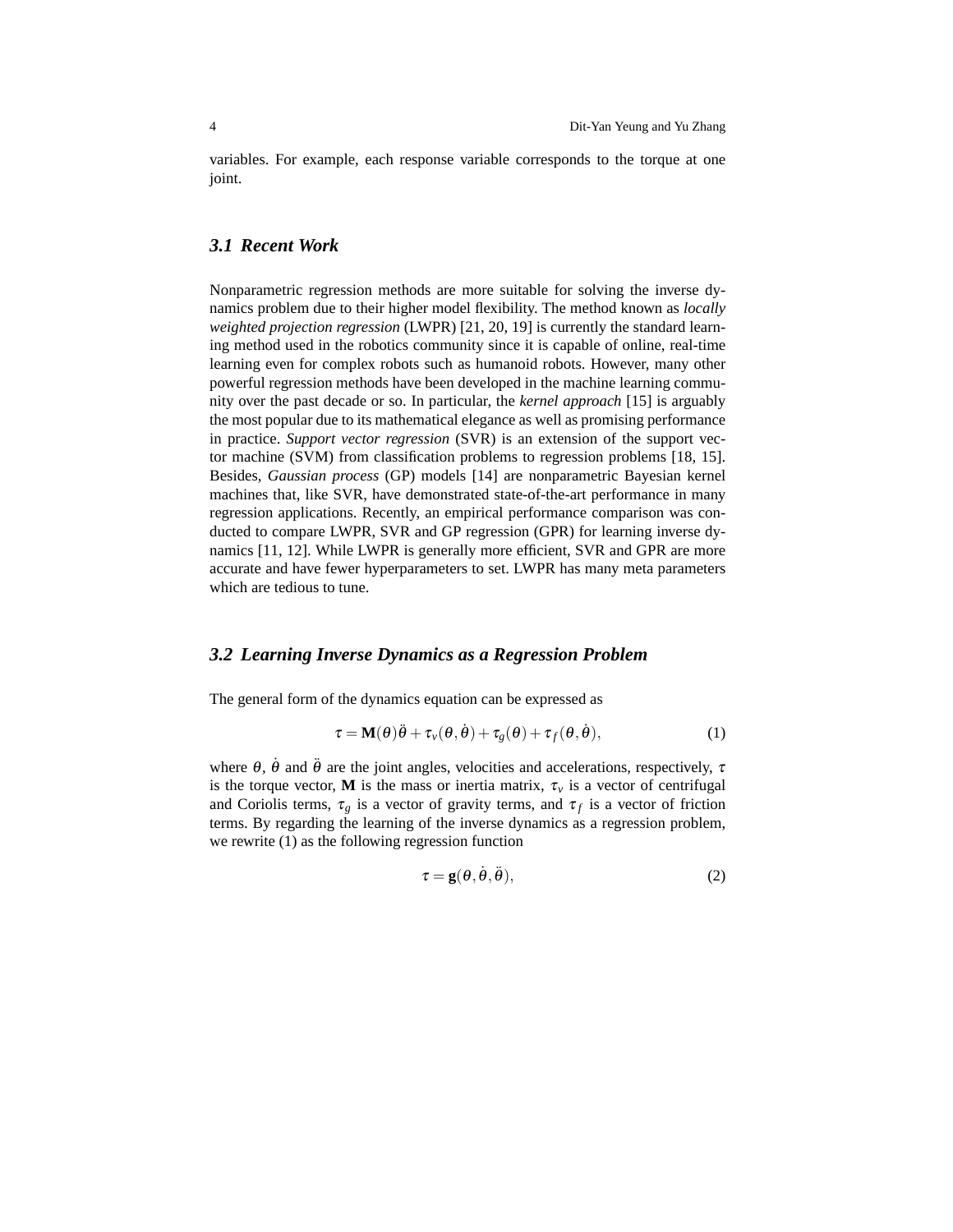where  $\theta$ ,  $\dot{\theta}$  and  $\ddot{\theta}$  represent the explanatory variables (independent variables) and  $\tau$  represents the response variables (dependent variables).<sup>1</sup> Note that **g** is a vector function since  $\tau$  is multivariate. For example, if the robot is a 7-DOF arm, then there are 21 independent variables and 7 dependent variables.

# **4 Gaussian Process Regression**

In this section, we first review the GP approach to regression. We then report our experimental results on using GPR for learning inverse dynamics.

# *4.1 Brief Review*

We first describe a *weight-space view* on GPR. Consider a regression problem with *p* input variables represented as a *p*-dimensional input vector  $\mathbf{x} \in \mathbb{R}^p$  and an output variable represented as a scalar output value  $y \in R$ . We are given a training set  $\mathcal{D} =$  $\{(\mathbf{x}_i, y_i)\}_{i=1}^n$  of *n* observations in the form of input-output pairs. Let  $\phi(\cdot)$  denote a *d*-dimensional vector function representing *d* fixed basis functions that transform **x** (usually nonlinearly) from the input space to some other space. The standard linear regression model with Gaussian noise is given by

$$
f(\mathbf{x}) = \mathbf{w}^T \phi(\mathbf{x})
$$
 (3)

$$
y = f(\mathbf{x}) + \varepsilon,\tag{4}
$$

where  $\mathbf{w} \in \mathbb{R}^d$  is a weight vector,  $f(\cdot)$  is a latent function, and  $\varepsilon$  is an independent and identically distributed (i.i.d.) Gaussian noise variable with zero mean and variance  $\sigma^2$ , i.e.,  $\varepsilon \sim N(0, \sigma^2)$ .

Uncertainty is modeled probabilistically by defining **w** to be a random variable following a multivariate Gaussian distribution with zero mean and covariance matrix Σ, i.e., **w** ~  $N(0, \Sigma)$ . The prior distribution over **w** induces a corresponding prior distribution over  $f(\mathbf{x})$ . Let us define  $\mathbf{f} = (f(\mathbf{x}_1),...,f(\mathbf{x}_n))^T$  and  $\Phi = (\phi(\mathbf{x}_1), \dots, \phi(\mathbf{x}_n))^T$ . Thus the training data set  $\mathscr{D}$  can be expressed by the linear regression model in matrix form as

$$
\mathbf{f} = \Phi \mathbf{w}.\tag{5}
$$

We are interested in the joint distribution of the function values.

A GP is a collection of random variables such that any finite number of them exhibit a consistent joint Gaussian distribution. GPR is a nonparametric Bayesian

<sup>&</sup>lt;sup>1</sup> Strictly speaking the variables  $\ddot{\theta}$  in the regression problem are not exactly the joint accelerations, but they are corrected by the closed-loop results to give the joint accelerations. See [12] or [7] for more discussions on inverse dynamics control.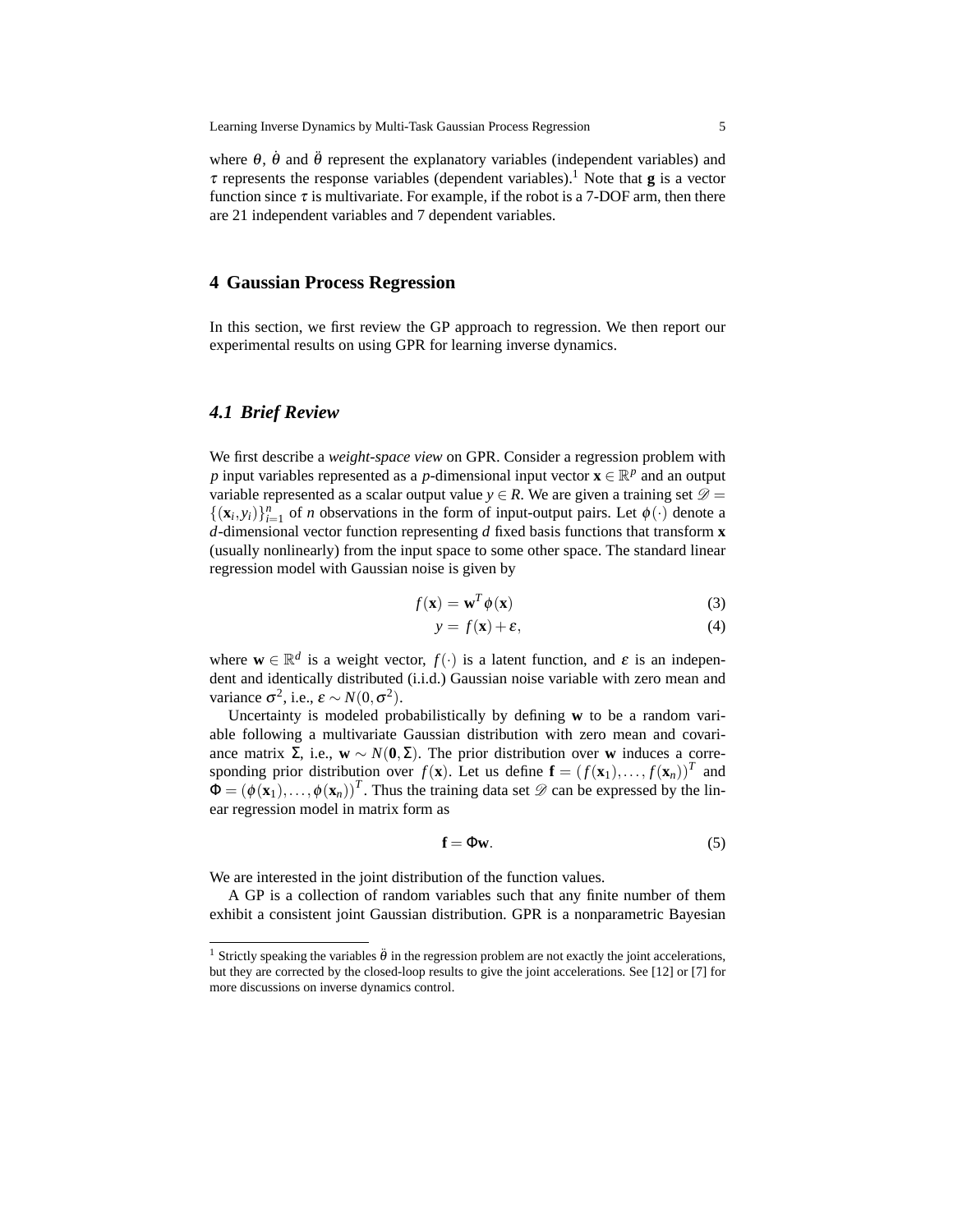approach to regression which assumes that the latent function *f* follows a GP prior (a prior distribution over functions, which in general are infinite-dimensional objects). Since **f** is a linear combination of Gaussian random variables, **f** is itself Gaussian with the following mean vector and covariance matrix:

$$
\mathbb{E}[\mathbf{f}] = \Phi \mathbb{E}[\mathbf{w}] = \mathbf{0} \tag{6}
$$

$$
cov[\mathbf{f}] = \mathbb{E}[\mathbf{f}\mathbf{f}^T] = \Phi \mathbb{E}[\mathbf{w}\mathbf{w}^T]\Phi^T = \Phi \Sigma \Phi^T.
$$
 (7)

So we have

$$
\mathbf{f} \sim N(\mathbf{0}, \Phi \Sigma \Phi^T). \tag{8}
$$

Instead of proceeding with the weight-space view, the *function-space view* bypasses the modeling of the weights **w** and the basis functions  $\phi(\cdot)$ . Based on this view, the Gaussian distribution for **f** is directly modeled as

$$
\mathbf{f} \sim N(\mathbf{0}, \mathbf{K}),\tag{9}
$$

where **K** is a positive semidefinite matrix with elements  $\mathbf{K}_{ij} = k(\mathbf{x}_i, \mathbf{x}_j)$  for some covariance function  $k(\cdot, \cdot)$ , which corresponds to a Mercer kernel in the kernel approach [15]. Like the kernel approach in general, one advantage of this functionspace view is that we may choose a covariance function  $k(\cdot, \cdot)$  that corresponds to using a very large or even infinite number of basis functions giving high expressiveness. Since  $\varepsilon$  is an additive i.i.d. noise term, we can easily show that

$$
\mathbf{y} \sim N(\mathbf{0}, \mathbf{K} + \sigma^2 \mathbf{I}),\tag{10}
$$

where  $\mathbf{y} = (y_1, \dots, y_n)^T$  and **I** is the  $n \times n$  identity matrix.

For a new test case **x**∗, the predictive distribution of its latent function value *f*(**x**∗) has the following Gaussian distribution:

$$
p(f(\mathbf{x}_{*})|\mathbf{x}_{*},\mathcal{D})=N(\mathbf{k}_{*}^{T}\mathbf{C}^{-1}\mathbf{y},k(\mathbf{x}_{*},\mathbf{x}_{*})-\mathbf{k}_{*}^{T}\mathbf{C}^{-1}\mathbf{k}_{*}),
$$
\n(11)

where  $\mathbf{k}_* = (k(\mathbf{x}_1, \mathbf{x}_*), \dots, k(\mathbf{x}_n, \mathbf{x}_*))^T$  and  $\mathbf{C} = \mathbf{K} + \sigma^2 \mathbf{I}$ . Computing this distribution requires inverting the  $n \times n$  matrix **C** with  $O(n^3)$  time complexity.

#### *4.2 Gaussian Process Regression for Learning Inverse Dynamics*

The GPR method reviewed above assumes that the regression function is univariate. However, for learning inverse dynamics, usually there are multiple DOFs and hence  $\mathbf{g} = (g_1, \ldots, g_m)$  in (2) is a vector function. Learning **g** may be achieved by learning each of the component functions  $g_j$  separately and independently, as in [11, 12]. In this subsection, we report some experimental results we have obtained based on this setting. This naïve setting will be extended in the next section by regarding the learning of different DOFs as dependent tasks via sharing information among them.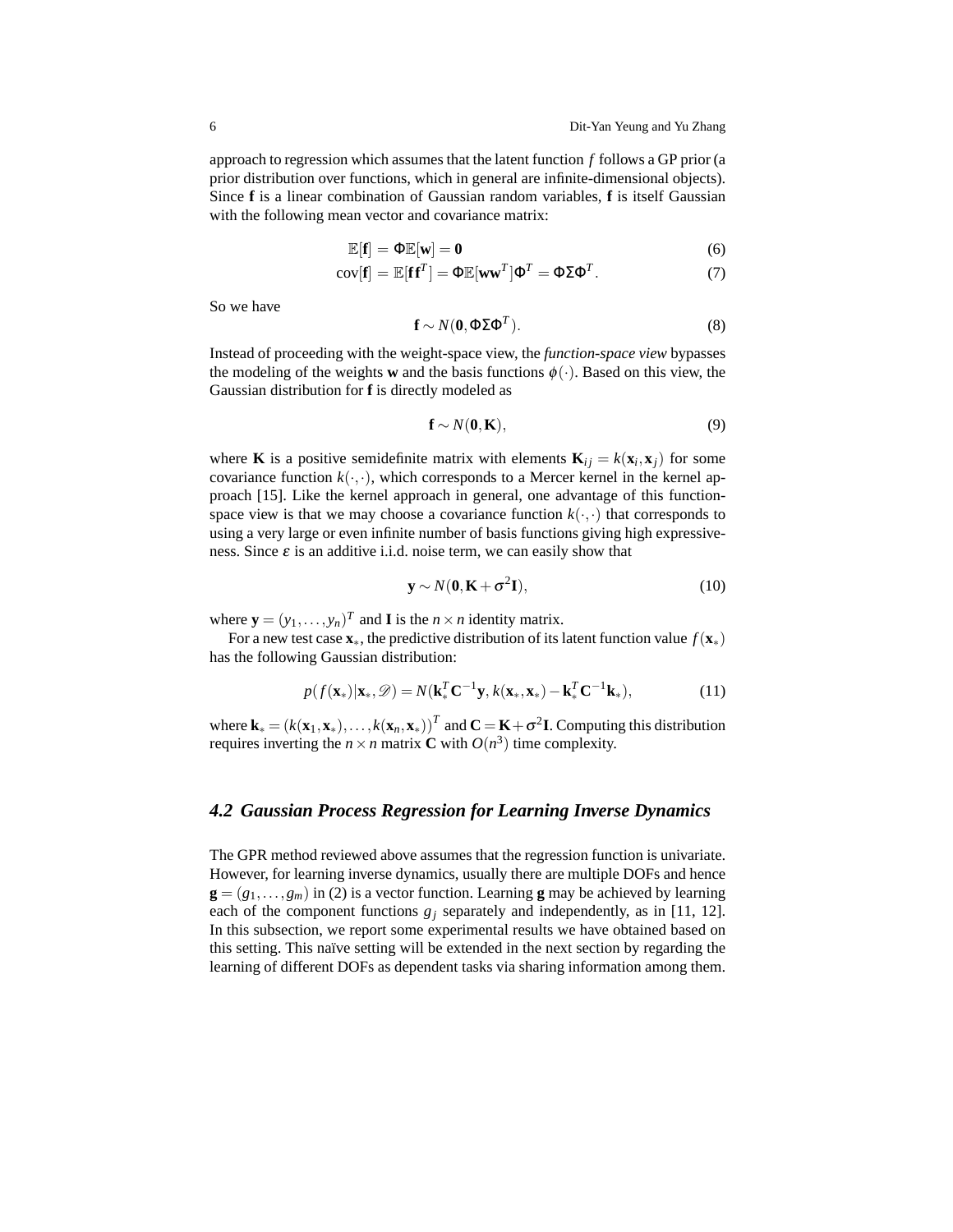We use GPR to learn the inverse dynamics of a 7-DOF SARCOS anthropomorphic robot arm by using the data set in http://www.gaussianprocess.org/gpml/data/. Each observation in the data set consists of 21 input features (7 joint positions, 7 joint velocities, and 7 joint accelerations) and the corresponding 7 joint torques for the 7 DOFs. There are two disjoint sets, one for training and one for testing. We only use the first 10000 examples of the training set for training but the entire test set for testing. We use the MATLAB code provided by Rasmussen and Williams in http://www.gaussianprocess.org/gpml/code/gpml-matlab.zip for performing GPR. For our performance measure, like in [11], we adopt the normalized mean squared error (nMSE) which is defined as the mean squared error divided by the variance of the target. The squared exponential covariance function is used for the  $\text{GP}^2$ . We want to see how the training sample size affects the learning accuracy. To do so, we perform experiments by gradually increasing the training sample size from 100 to 1100 by 100 at a time. For each sample size, multiple runs are performed on different training sets of the same size and the average nMSE is reported. We also perform an experiment once on all the 10000 training examples.

The results are depicted in Figures 1–7. Each figure shows the regression result of one DOF expressed in terms of the average nMSE under varying sample size. Ideally one would expect the average nMSE to decrease when the sample size is increased. However, this trend is not clearly observed and the variation of nMSE is only within a very small range. Essentially we can conclude that increasing the sample size beyond 100 does not significantly increase the learning accuracy. Nevertheless, the primary objective of this paper is on comparing the standard GPR with a multi-task extension which will be studied in the next section.

# **5 Multi-Task Gaussian Process Regression**

A common daily experience is that learning to solve a problem can be much easier if we have learned to solve a different but related problem before. The more related the two tasks are, the more we can benefit from the previous learning experience. This is related to the notion of *transfer of learning* [8] in psychology. In machine learning this is known as *multi-task learning*, *transfer learning*, *inductive transfer*, or *learning how to learn* [17, 2, 3], which has received a lot of attention in the machine learning community over the past decade or so.

In order that we can benefit from the multi-task learning setting, some tasks to learn must be related in some sense and some common information must be shared among these related tasks. One natural approach to this learning problem is through hierarchical Bayesian modeling. While classical Bayesian modeling is based on parametric models, nonparametric Bayesian models are generally more desirable due to their higher model flexibility. GP is a promising nonparametric Bayesian ap-

<sup>2</sup> The squared exponential covariance function is also known as the radial basis function (RBF) or Gaussian covariance function.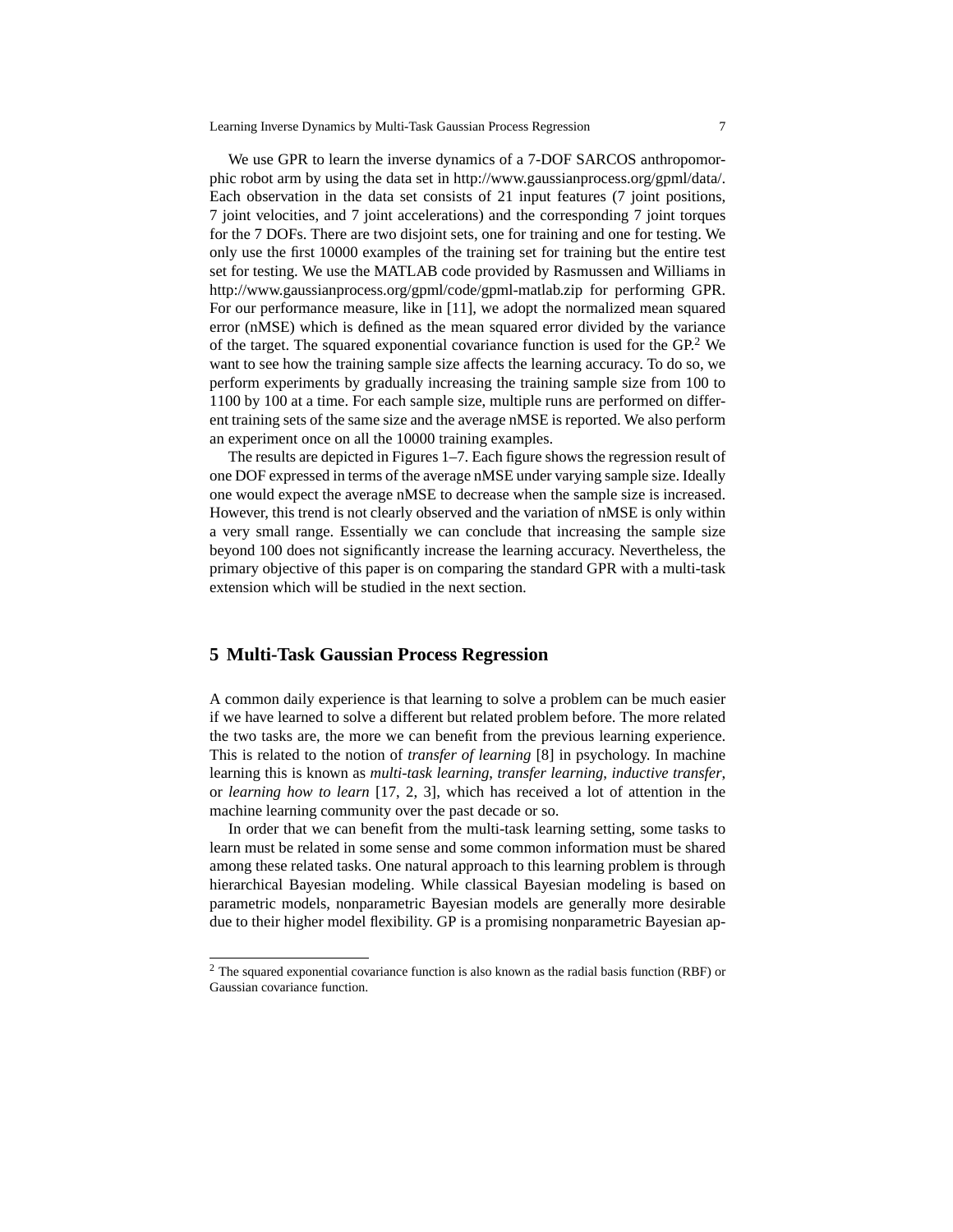proach and hence our focus here will be on multi-task learning based on the GP approach [10, 9, 16, 25, 5, 6, 24].

Note that transferring the learning experience regardless of whether the tasks are related or not may lead to impaired performance. Ideally, how much to transfer should depend on the "relatedness" between tasks. Many multi-task learning methods studied in the past simply assume *a priori* that the tasks concerned are related. This assumption may be too strong for some real-world applications. A promising method was proposed recently for multi-task learning by modeling the inter-task dependencies explicitly [6]. In so doing, transfer can be made *adaptive* in the sense that the degree of transfer can depend on how related the tasks are. We will briefly review this method below and then apply it to the learning of inverse dynamics. The objective is to demonstrate that the learning problem can be made much easier under the multi-task learning framework by sharing the learning experience among different tasks.

#### *5.1 Brief Review of Bonilla et al.'s Method [6]*

The training set is now represented as  $\mathcal{D} = \{(\mathbf{x}_i, \mathbf{y}_i)\}_{i=1}^n$  where  $\mathbf{x}_i \in \mathbb{R}^p$  and  $\mathbf{y}_i =$  $(y_{i1},...,y_{im})^T \in \mathbb{R}^m$ . For the *k*th task, there is a corresponding latent function  $f_k$ . We assume that  $f_k(\mathbf{x}_i)$  has a GP prior with zero mean and each entry of the covariance matrix is

$$
\mathbb{E}[f_k(\mathbf{x}_i)f_l(\mathbf{x}_j)] = \mathbf{K}_{kl}^f k^x(\mathbf{x}_i, \mathbf{x}_j),
$$
\n(12)

where  $K^f$  is an  $m \times m$  symmetric, positive semidefinite matrix with each entry **K**<sup>*f*</sup><sub>*kl*</sub> specifying the similarity between tasks *k* and *l*, and **K**<sup>*x*</sup> is an  $n \times n$  symmetric, positive semidefinite matrix with each entry defined by  $k^x(\cdot, \cdot)$ , which is a covariance function over inputs just like  $k(\cdot, \cdot)$  in Section 4. If we define  $\mathbf{f} =$  $(f_{11},\ldots,f_{n1},f_{12},\ldots,f_{n2},\ldots,f_{1m},\ldots,f_{nm})^T$ , we can immediately see that

$$
\mathbf{f} \sim N(\mathbf{0}, \mathbf{K}^f \otimes \mathbf{K}^x),\tag{13}
$$

where  $\otimes$  denotes the Kronecker product. We also assume that each task *k* has a separate additive noise term, i.e.

$$
y_{ik} = f_k(\mathbf{x}_i) + \varepsilon_k, \tag{14}
$$

where  $\varepsilon_k \sim N(0, \sigma_k^2)$  or, equivalently,  $y_{ik} \sim N(f_k(\mathbf{x}_i), \sigma_k^2)$ .

For a new test case **x**<sup>∗</sup> that belongs to task *k*, which is one of the *m* tasks in the training data, the predictive distribution of  $f_k(\mathbf{x})$  can be expressed in a form similar to that in (11) for the univariate (single-task) case, with its mean prediction given by

$$
\bar{f}_k(\mathbf{x}_*) = (\mathbf{k}_k^f \otimes \mathbf{k}_*)^T \mathbf{C}^{-1} \mathbf{y} \qquad \mathbf{C} = \mathbf{K}^f \otimes \mathbf{K}^x + \mathbf{D} \otimes \mathbf{I}, \tag{15}
$$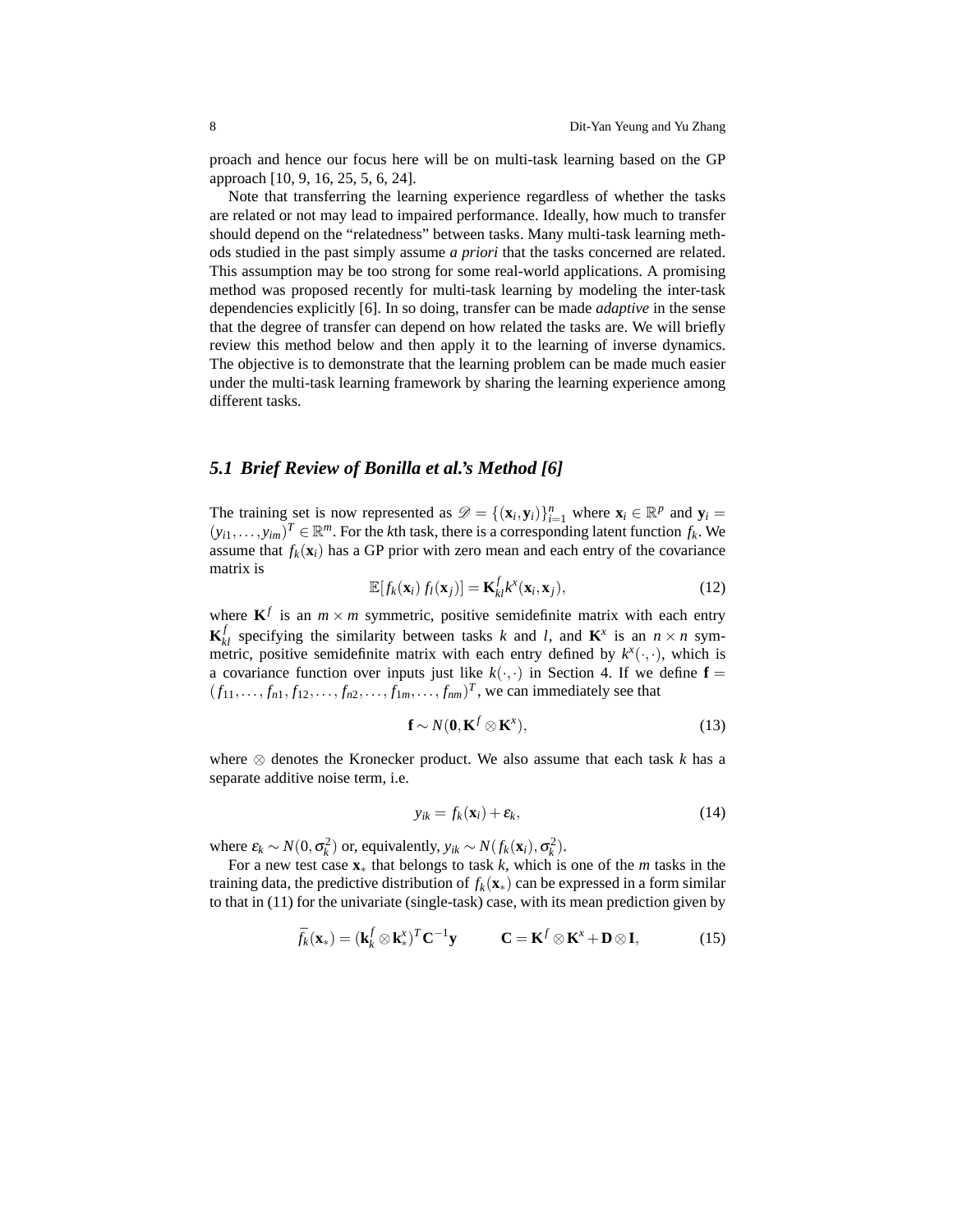where  $\mathbf{k}_k^f$  $\mathbf{F}_k^f$  denotes the *k*th column of  $\mathbf{K}^f$ ,  $\mathbf{k}_*^x = (k^x(\mathbf{x}_1, \mathbf{x}_*), \dots, k^x(\mathbf{x}_n, \mathbf{x}_*))^T$  is the vector of covariances between the *n* training data points and the test case  $\mathbf{x}^*$ ,  $\mathbf{y} =$  $(y_{11},...,y_{n1},y_{12},...,y_{n2},...,y_{1m},...,y_{nm})^T$ , and **D** is an  $m \times m$  diagonal matrix with  $\mathbf{D}_{kk} = \sigma_k^2$ . The covariance matrix can be similarly generalized from that in (11). Note that **C** is of size  $mn \times mn$  which is much larger than before.

While  $\mathbf{K}^x$  is modeled *parametrically* via some kernel parameters  $\theta_x$  of the kernel function  $k^x(\cdot, \cdot)$ ,  $\mathbf{K}^f$  is modeled in a *nonparametric* manner. Hence  $\theta_x$  and  $\mathbf{K}^f$  need to be determined, either manually or, preferably, automatically. To distinguish them from the (latent) weight parameters **w** of the model itself, these parameters are often referred to as hyperparameters in Bayesian modeling. A method was proposed in [6] for learning these hyperparameters from data. In addition, they also proposed a method for dealing with the problem of large *n*. We refer the readers to their paper for more details.

# *5.2 Multi-Task Gaussian Process Regression for Learning Inverse Dynamics*

As in Section 4.2, the learning of each function  $g_j$  corresponds to one learning task. However, the difference here is that we now learn the inter-task dependencies explicitly and make use of them in learning the tasks to achieve multi-task learning.

The experimental settings are the same as those in Section 4.2. The results are depicted in Figures 8–14. For the convenience of comparing the performance of GPR and Multi-Task GPR, we also incorporate the results from Figures 1–7 to Figures 8–14. From the results, we can see that the performance of Multi-Task GPR is usually significantly better than that of GPR, except for the 6th DOF. In fact, the performance of Multi-Task GPR with as few as 100 training examples is often much better than that of GPR with as many as 10000 training examples, demonstrating the effectiveness of multi-task learning. A possible explanation for the somewhat abnormal behavior of the 6th DOF is the improper characterization of inter-task similarity which makes the improper transfer to impair the learning performance. Further investigation is needed to fully unveil the truth.

# **6 Conclusion**

In this chapter, we have presented our first attempt to investigate the feasibility of applying the multi-task learning approach to robotic control. Although our experimental investigation is preliminary due to the limit of time, the results obtained are very encouraging. Specifically, we demonstrate that by adopting the multi-task learning approach, the learning accuracy can be significantly improved even using two orders of magnitude fewer training examples than that reported recently by others.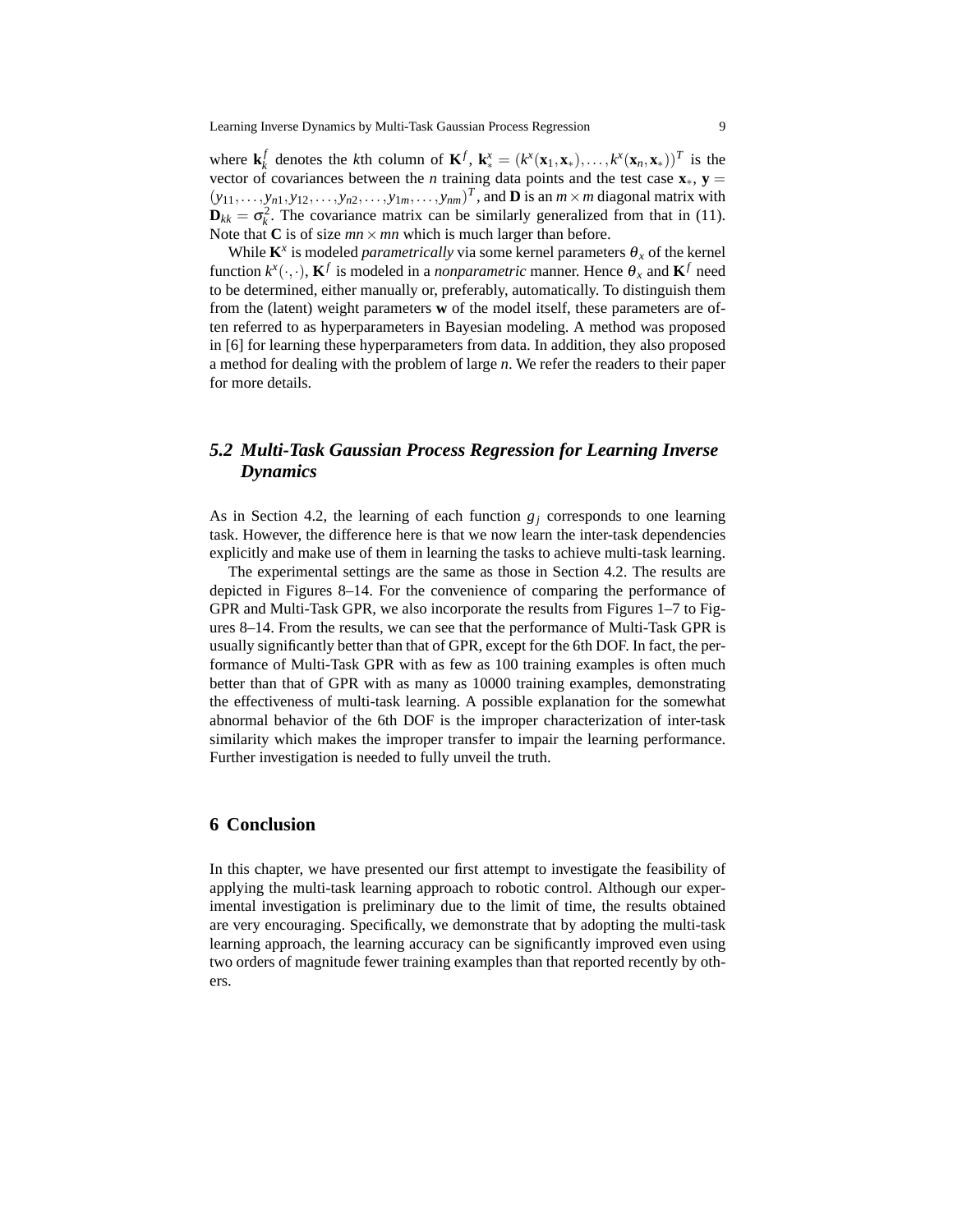There exist many interesting opportunities to take this work forward. Besides the computational and algorithmic issues related to the multi-task learning method itself, more extensive experimental investigation on the robotic control problem is necessary. Among other things, combining feedforward nonlinear control with inverse dynamics control for the real-time control of humanoid robots is a challenging yet rewarding research problem to pursue.

**Acknowledgements** This research has been supported by General Research Fund 621407 from the Research Grants Council of the Hong Kong Special Administrative Region, China.

#### **References**

- 1. M.A. Arbib. *The Metaphorical Brain 2: Neural Networks and Beyond*. Wiley-Interscience, New York, 1989.
- 2. J. Baxter. A Bayesian/information theoretic model of bias learning. In *Proceedings of the Ninth Annual Conference on Computational Learning Theory*, pages 77–88, Desenzano del Garda, Italy, 28 June – 1 July 1996.
- 3. J. Baxter. A Bayesian/information theoretic model of learning to learn via multiple task sampling. *Machine Learning*, 28(1):7–39, 1997.
- 4. G.A. Bekey. *Autonomous Robots*. MIT Press, Cambridge, Massachusetts, 2005.
- 5. E.V. Bonilla, F.V. Agakov, and C.K.I. Williams. Kernel multi-task learning using task-specific features. In *Proceedings of the Eleventh International Conference on Artificial Intelligence and Statistics*, San Juan, Puerto Rico, 21–24 March 2007.
- 6. E.V. Bonilla, K.M.A. Chai, and C.K.I. Williams. Multi-task Gaussian process prediction. In J.C. Platt, D. Koller, Y. Singer, and S. Roweis, editors, *Advances in Neural Information Processing Systems 20*, pages 153–160. MIT Press, Cambridge, MA, USA, 2008.
- 7. J.J. Craig. *Introduction to Robotics: Mechanics and Control*. Prentice Hall, third edition, 2004.
- 8. H.C. Ellis. *The Transfer of Learning*. Macmillan, New York, 1965.
- 9. N.D. Lawrence and J.C. Platt. Learning to learn with the informative vector machine. In *Proceedings of the Twenty-First International Conference on Machine Learning*, pages 65– 72, Banff, Alberta, Canada, 4–8 July 2004.
- 10. T.P. Minka and R.W. Picard. Learning how to learn is learning with point sets. Technical report, MIT Media Lab, 1999.
- 11. D. Nguyen-Tuong, J. Peters, M. Seeger, and B. Scholkopf. Learning inverse dynamics: a com- ¨ parison. In *Proceedings of the European Symposium on Artificial Neural Networks*, Bruges, Belgium, 23–25 April 2008.
- 12. D. Nguyen-Tuong, M. Seeger, and J. Peters. Computed torque control with nonparametric regression models. In *Proceedings of the 2008 American Control Conference*, Seattle, Washington, USA, 11–13 June 2008.
- 13. R.P. Paul. *Robot Manipulators*. MIT Press, Cambridge, Massachusetts, USA, 1981.
- 14. C.E. Rasmussen and C.K.I. Williams. *Gaussian Processes for Machine Learning*. MIT Press, Cambridge, Massachusetts, USA, 2006.
- 15. B. Schölkopf and A.J. Smola. *Learning with Kernels*. MIT Press, Cambridge, MA, USA, 2002.
- 16. A. Schwaighofer, V. Tresp, and K. Yu. Learning Gaussian process kernels via hierarchical Bayes. In L.K. Saul, Y. Weiss, and L. Bottou, editors, *Advances in Neural Information Processing Systems 17*, pages 1209–1216. MIT Press, Cambridge, MA, USA, 2005.
- 17. S. Thrun. Is learning the *n*-th thing any easier than learning the first? In D.S. Touretzky, M.C. Mozer, and M.E. Hasselmo, editors, *Advances in Neural Information Processing Systems 8*, pages 640–646. MIT Press, 1996.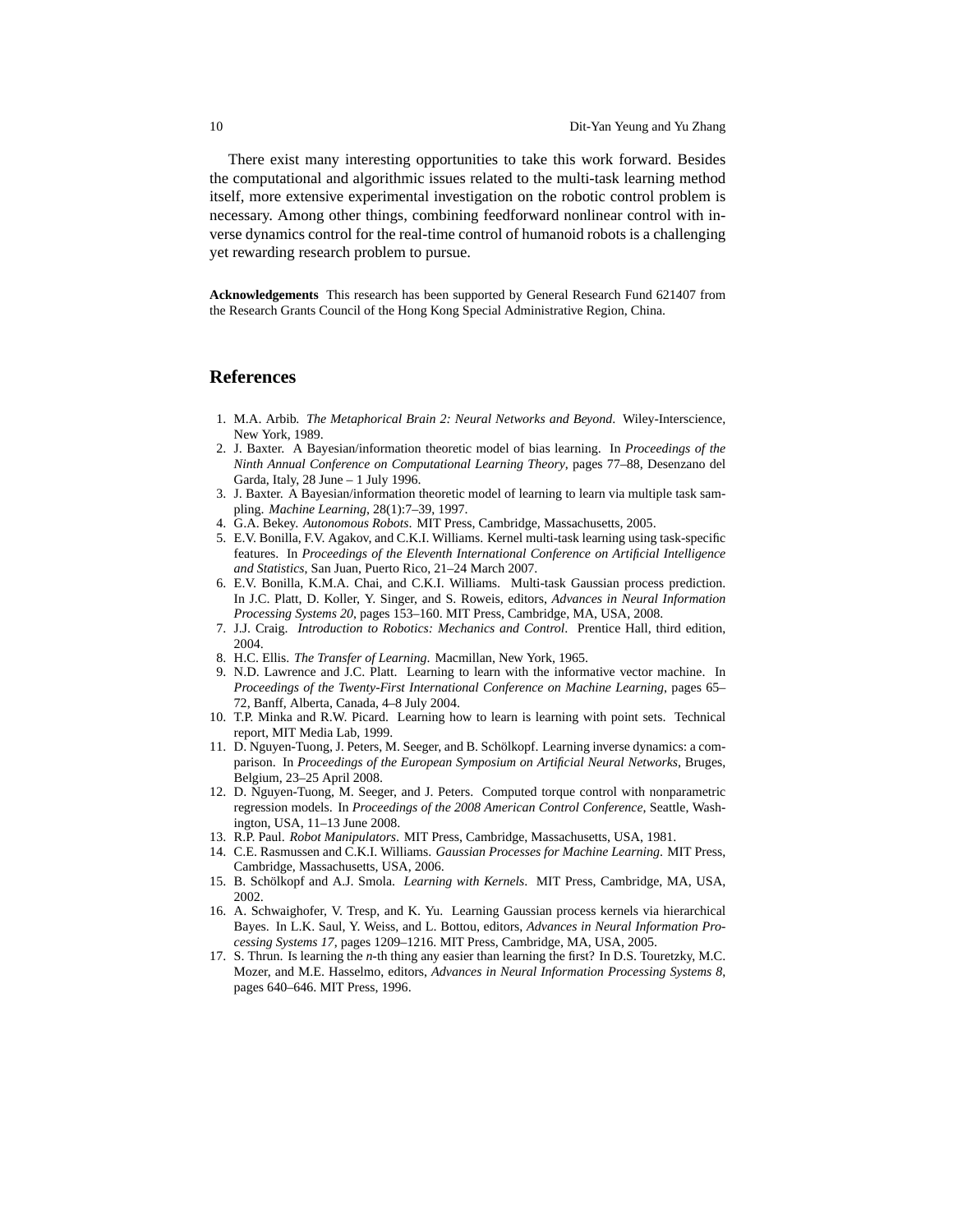Learning Inverse Dynamics by Multi-Task Gaussian Process Regression 11

- 18. V.N. Vapnik. *Statistical Learning Theory*. Wiley, New York, NY, USA, 1998.
- 19. S. Vijayakumar, A. D'Souza, and S. Schaal. Incremental online learning in high dimensions. *Neural Computation*, 17(12):2602–2634, 2005.
- 20. S. Vijayakumar, A. D'Souza, T. Shibata, J. Conradt, and S. Schaal. Statistical learning for humanoid robots. *Autonomous Robots*, 12(1):55–69, 2002.
- 21. S. Vijayakumar and S. Schaal. Locally weighted projection regression: an *o*(*n*) algorithm for incremental real time learning in high dimensional space. In *Proceedings of the Seventeenth International Conference on Machine Learning*, pages 1079–1086, Stanford, CA, USA, 29 June – 2 July 2000.
- 22. D.Y. Yeung. *Handling Dimensionality and Nonlinearity in Connectionist Learning*. PhD thesis, Department of Computer Science, University of Southern California, Los Angeles, California, USA, December 1989.
- 23. D.Y. Yeung and G.A. Bekey. Using a context-sensitive learning network for robot arm control. In *Proceedings of the IEEE International Conference on Robotics and Automation*, pages 1441–1447, May 1989.
- 24. K. Yu and W. Chu. Gaussian process models for link analysis and transfer learning. In J.C. Platt, D. Koller, Y. Singer, and S. Roweis, editors, *Advances in Neural Information Processing Systems 20*, pages 1657–1664. MIT Press, Cambridge, MA, USA, 2008.
- 25. K. Yu, V. Tresp, and A. Schwaighofer. Learning Gaussian processes from multiple tasks. In *Proceedings of the Twenty-Second International Conference on Machine Learning*, pages 1012–1019, Bonn, Germany, 7–11 August 2005.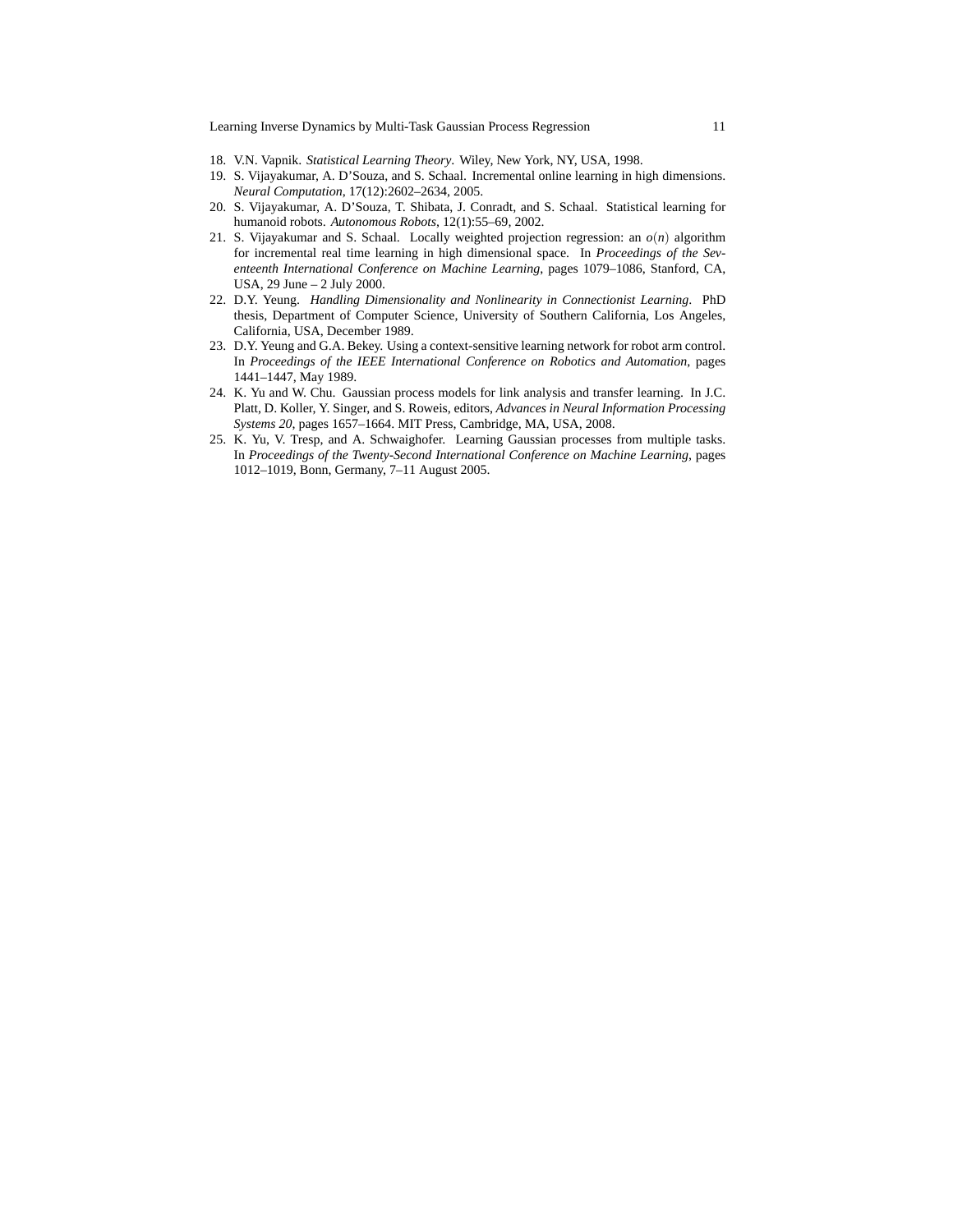

**Fig. 1** nMSE of GPR on the 1st DOF under varying sample size.



**Fig. 3** nMSE of GPR on the 3rd DOF under varying sample size.



**Fig. 5** nMSE of GPR on the 5th DOF under varying sample size.

**1.03**



**Fig. 2** nMSE of GPR on the 2nd DOF under varying sample size.



**Fig. 4** nMSE of GPR on the 4th DOF under varying sample size.



**Fig. 6** nMSE of GPR on the 6th DOF under varying sample size.

 $\rightarrow$  GPR



**Fig. 7** nMSE of GPR on the 7th DOF under varying sample size.